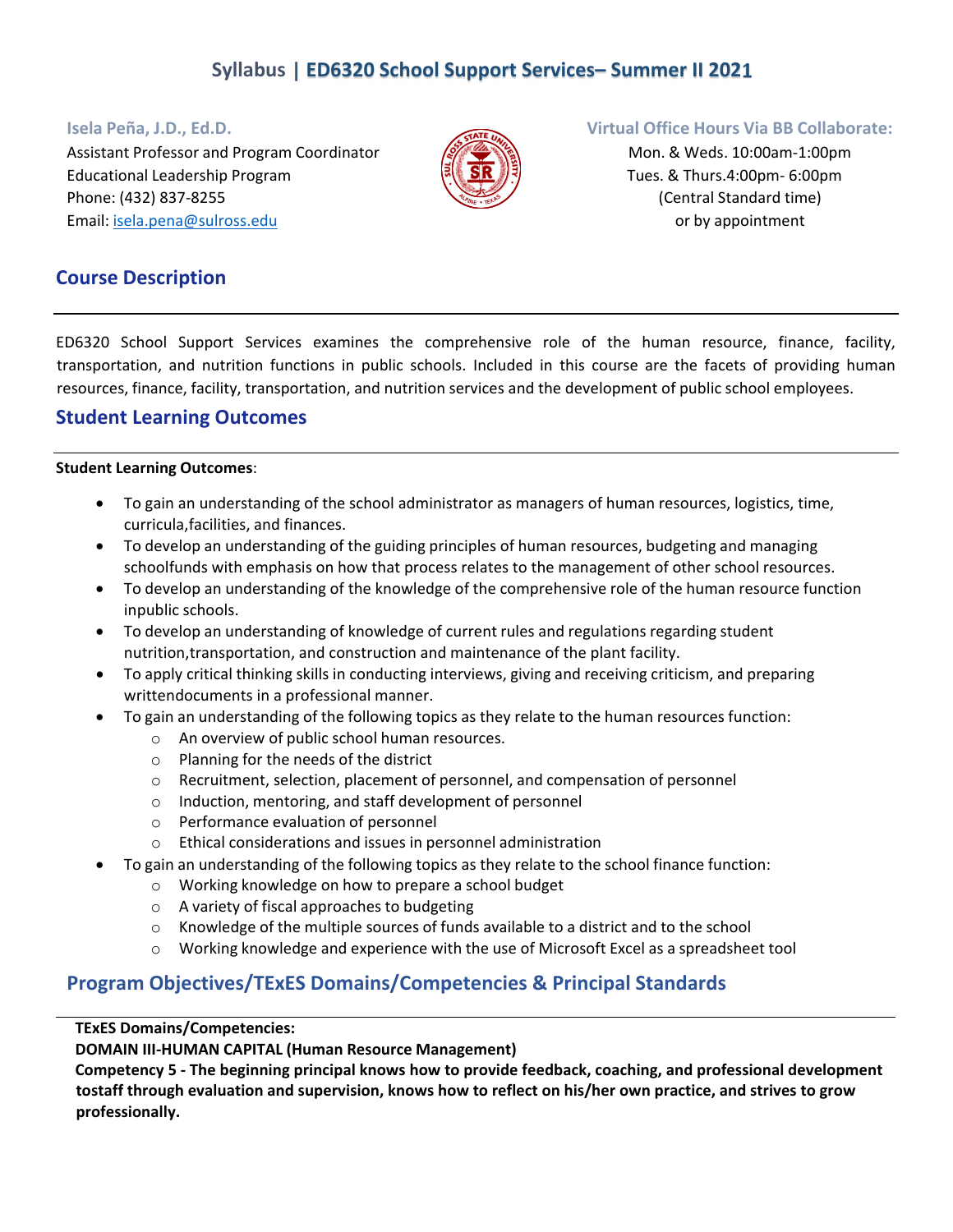Competency 6 - The beginning principal knows how to promote high-quality teaching by using selection, placement, **and retention practices to promote teacher excellence and growth.**

- Students will learn that professional development is a continuous, ongoing process.
- Students will learn how to implement and monitor a professional development and how to measure its impact on student achievement.
- Students will know how to implement a staff evaluation and development system to improve the performance of all staff members and apply the legal requirements for personnel management.

### **DOMAIN IV‐EXECUTIVE LEADERSHIP (Communication and Organizational Management)**

**Competency 7‐The beginning principal knows how to develop relationships with internal and external stakeholders including selecting appropriate communication strategies for particular audiences.**

#### **Competency 8‐The beginning principal knows how to focus on improving student outcomes through organizational collaboration, resiliency, and change management.**

- Students will learn the steps to creating an action plan for school improvement and will gain practical knowledge and application by creating an action plan.
- Students will learn theories relating to the organizational structures of schools and the school culture that defines them.
- Students will know how to apply organizational, decision-making and problem-solving skills to ensure an effective learning environment.
- Students will examine instructional theories in practice that increase student achievement and turn schools around.

### **DOMAIN V‐STRATEGIC OPERATIONS (Alignment and Resource Allocation)**

**Competency 9‐The beginning principal knows how to collaboratively determine goals and implement strategies aligned with the school vision that support teacher effectiveness and positive student outcomes. Competency 10‐The beginning principal knows how to provide administrative leadership through resource management, policy implementation, and coordination of school operations and programs to ensure a safe learning environment.**

- Students will learn how to mobilize resources to promote student success.
- Students will learn the difference between being a "leader" and a "manager."
- Students will examine, analyze, and reflect on all the principal managerial functions that sustain the campus.
- Students will examine the functions of human resources, food services, transportation, budget, class scheduling, and safety, and how these managerial functions affect student learning.
- Students will know how to apply principles of effective leadership and management.
- Students will know how to apply principals of leadership and management to the campus physical plant and support systems to ensure a safe and effective learning environment.

## **Texas Principal Standards:**

- Standard 2‐‐Human Capital. The principal is responsible for ensuring there are high‐quality teachers and staff in every classroom and throughout the school.
- Standard 5‐‐Strategic Operations. The principal is responsible for implementing systems that align with the school's vision and improve the quality of instruction.

## **Marketable Skills:** Students will be able to

- communicate professionally through diverse written and in‐person formats, including e‐mail, memos, facilitating meetings, etc. to an array of audiences, including internal and external stakeholders.
- gather information and analyze data to define campus needs, set goals, to solve a diverse set of problems.
- exercise administrative leadership to ensure resource management, policyimplementation, and coordination of organizational operations in an ethical manner.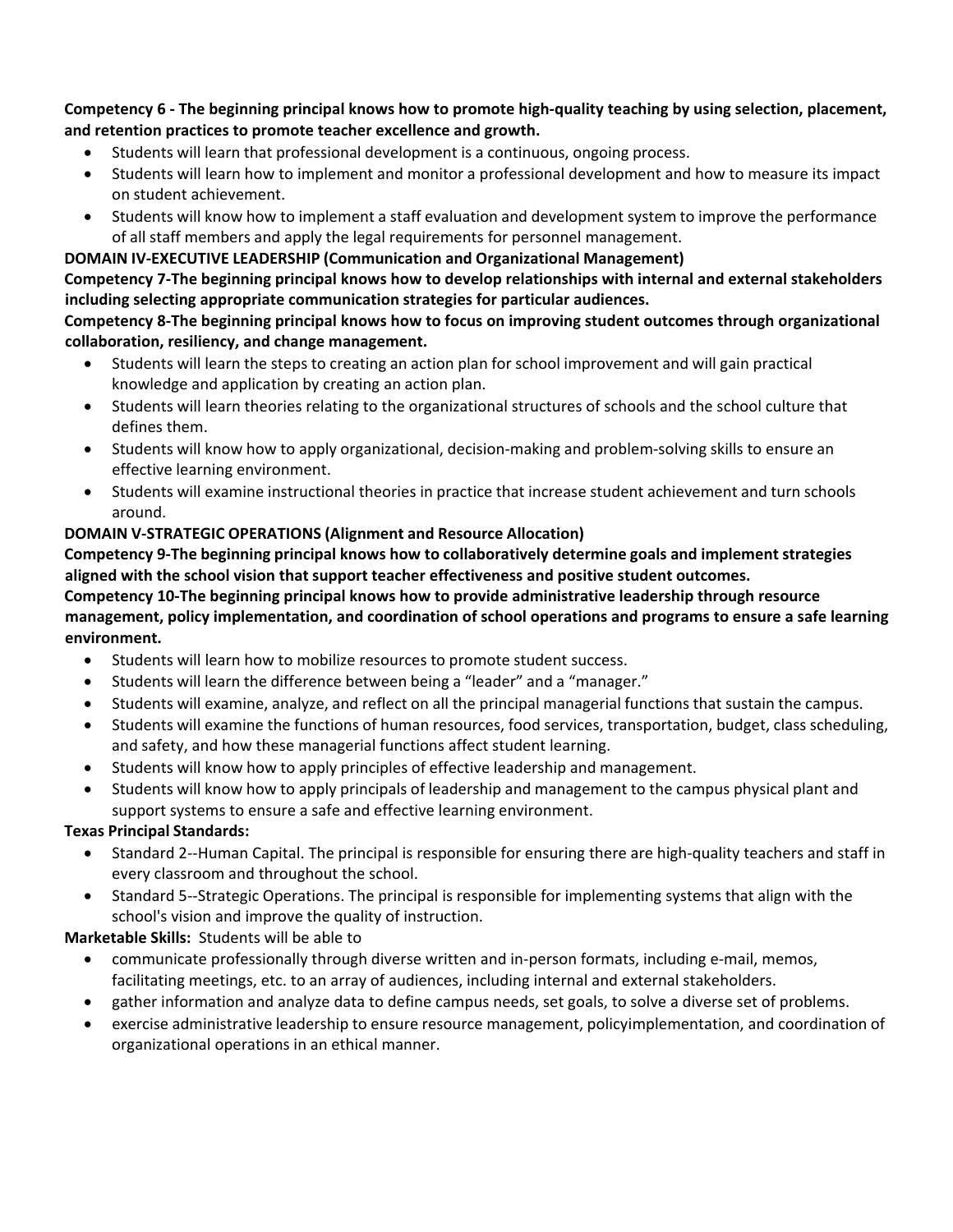## **Materials**

#### **Required Text**

All of the following books are required for the course. You will also need Microsoft Excel.

- Rebore, R. W. (2011). *The essentials of human resource administration in education* (1st ed.). NY: Prentice Hall.
- Other texts or readings as assigned.

#### **Recommended Text**

 Fogarty, R.J. & Pete, B.M. (2017). *From staff room to classroom: A guide for planning and coaching professional development (2nd ed.).* Corwin: Thousand Oaks, Calif. ISBN‐10: 1506358276, ISBN‐13: 978‐1506358277

Students will need to refer to a style guide for matters of style and formatting. The standard in Educational Leadership and the College of Education is the most recent APA manual. In addition to serving as a reference guide for matters of style and formatting, this book will aid you in conceptualizing, researching, and writing your papers.

 American Psychological Association (2019). *Publication manual of the American psychological association* (7th ed.). Washington, DC.

# **Assignments and Grades**

The following is a schedule of assignment due dates. Detailed instructions for each assignment are found in the course Modules in Blackboard. All assignments are due by 11:59pm (CST) on the date listed.

| <b>DATE DUE</b> | <b>MODULE</b>                                                               | <b>POINTS</b> |
|-----------------|-----------------------------------------------------------------------------|---------------|
| July 7          | 1 <sup>ST</sup> Day of Class / Introductions                                |               |
| July 14         | Module 1-Basic Funding & Budget Planning Module                             | 200           |
| July 21         | Module 2-Recruitment, Selection, Placement & Induction - Pillar Assignment  | 200           |
| July 26         | Module 3-Professional Development & Implementation Plan - Pillar Assignment | 300           |
| Aug. 1          | Module 4 - School Facilities<br>Module 5 - Transportation Services          | 100           |
| Aug. 6          | Module 6- Food Services                                                     | 100           |
| Aug. 9          | Course Ends                                                                 |               |
|                 | <b>Total Points</b>                                                         | 1000          |

The **grading policy** for this course is as follows:

 $A = 900 - 1000$  $B = 700 - 899$  $C = 500 - 699$  $F = 399$  or less

Note: The Educational Leadership Program does not accept any "Cs" for credit in this program. Students scoring below a "B" in this course will be required to repeat the course to remain in the Educational Leadership Program. Changing the rotation by repeating this course will likely delay completion of the program as the program is sequential and the